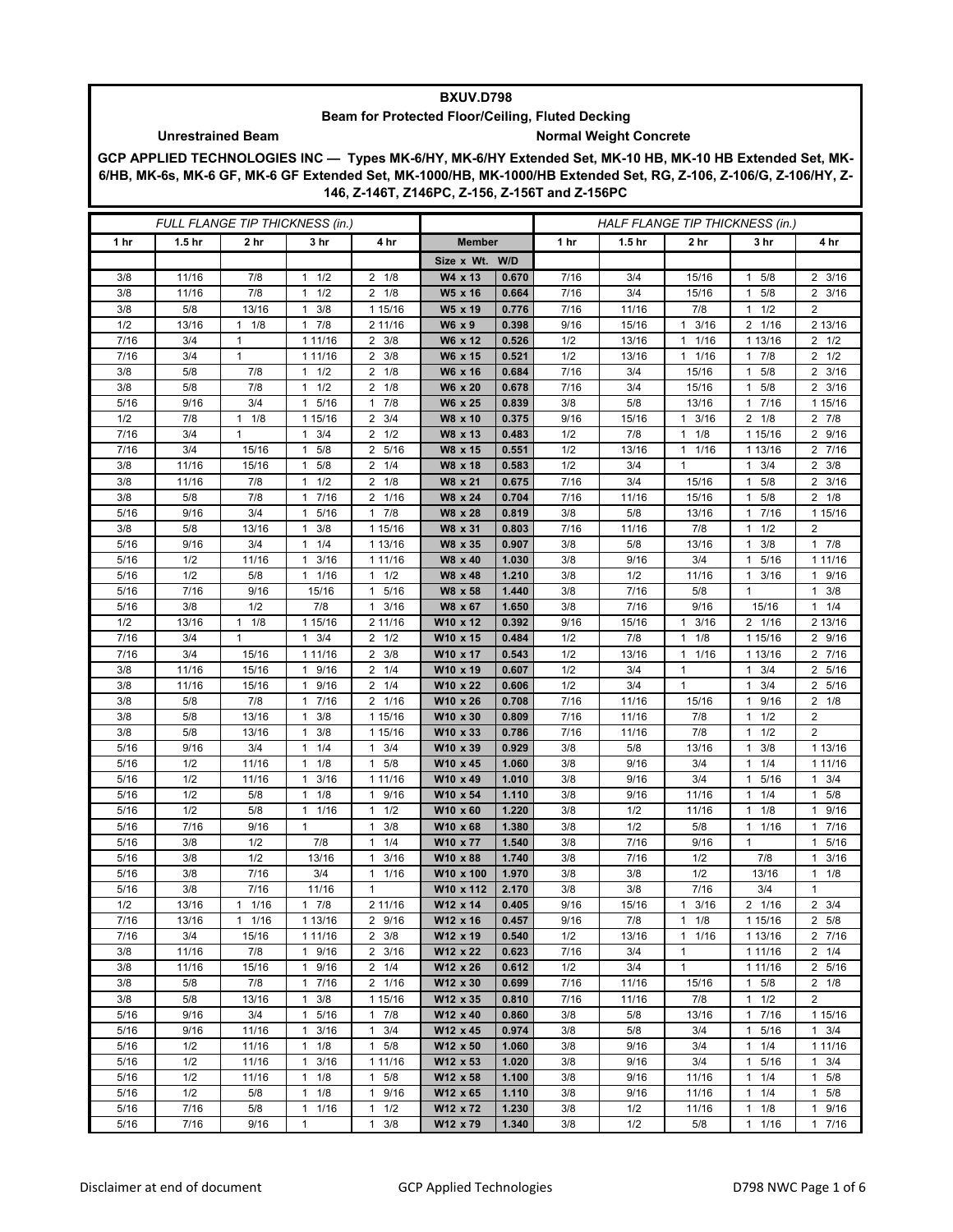| FULL FLANGE TIP THICKNESS (in.) |                   |                 |                       |                      |                        | HALF FLANGE TIP THICKNESS (in.) |            |                   |                             |                                             |                        |  |
|---------------------------------|-------------------|-----------------|-----------------------|----------------------|------------------------|---------------------------------|------------|-------------------|-----------------------------|---------------------------------------------|------------------------|--|
| 1 hr                            | 1.5 <sub>hr</sub> | 2 <sub>hr</sub> | 3 <sub>hr</sub>       | 4 hr                 | <b>Member</b>          |                                 | 1 hr       | 1.5 <sub>hr</sub> | 2 <sub>hr</sub>             | 3 hr                                        | 4 hr                   |  |
|                                 |                   |                 |                       |                      | Size x Wt. W/D         |                                 |            |                   |                             |                                             |                        |  |
| 5/16                            | 7/16              | 9/16            | 15/16                 | 5/16<br>1            | W12 x 87               | 1.470                           | 3/8        | 7/16              | 9/16                        | 1                                           | $1 \t3/8$              |  |
| 5/16                            | 3/8               | 1/2             | 7/8                   | 1/4<br>$\mathbf{1}$  | W12 x 96               | 1.610                           | 3/8        | 7/16              | 9/16                        | 15/16                                       | $1 \t1/4$              |  |
| 5/16                            | 3/8               | 1/2             | 13/16                 | 1/8<br>$\mathbf{1}$  | W12 x 106              | 1.770                           | 3/8        | 3/8               | 1/2                         | 7/8                                         | $1 \t3/16$             |  |
| 5/16                            | 3/8               | 7/16            | 3/4                   | 1/16<br>$\mathbf{1}$ | W12 x 120              | 1.990                           | 3/8        | 3/8               | 1/2                         | 13/16                                       | $1 \t1/16$             |  |
| 5/16                            | 3/8               | 7/16            | 11/16                 | $\mathbf{1}$         | W12 x 136              | 2.230                           | 3/8        | 3/8               | 7/16                        | 3/4                                         | $\mathbf{1}$           |  |
| 5/16                            | 3/8               | 3/8             | 5/8                   | 7/8                  | W12 x 152              | 2.450                           | 3/8        | 3/8               | 7/16                        | 11/16                                       | 15/16                  |  |
| 5/16                            | 3/8               | 3/8             | 9/16                  | 13/16                | W12 x 170              | 2.720                           | 3/8        | 3/8               | 3/8                         | 5/8                                         | 7/8                    |  |
| 5/16                            | 3/8               | 3/8             | 9/16                  | 3/4                  | W12 x 190              | 3.000                           | 3/8        | 3/8               | 3/8                         | 5/8                                         | 13/16                  |  |
| 5/16                            | 3/8               | 3/8             | 1/2                   | 11/16                | W12 x 210              | 3.270                           | 3/8        | 3/8               | 3/8                         | 9/16                                        | 3/4                    |  |
| 5/16                            | 3/8               | 3/8             | 1/2                   | 11/16                | W12 x 230              | 3.550                           | 3/8        | 3/8               | 3/8                         | 1/2                                         | 11/16                  |  |
| 5/16                            | 3/8               | 3/8             | 7/16                  | 5/8                  | W12 x 252              | 3.840                           | 3/8        | 3/8               | 3/8                         | 1/2                                         | 5/8                    |  |
| 5/16                            | 3/8               | 3/8             | 7/16                  | 9/16                 | W12 x 279              | 4.190                           | 3/8        | 3/8               | 3/8                         | 7/16                                        | $5/8$                  |  |
| 5/16                            | 3/8               | 3/8             | 3/8                   | 9/16                 | W12 x 305              | 4.490                           | 3/8        | 3/8               | 3/8                         | 7/16                                        | 9/16                   |  |
| 5/16<br>7/16                    | 3/8<br>3/4        | 3/8<br>1        | 3/8<br>1 11/16        | 1/2<br>2<br>3/8      | W12 x 336<br>W14 x 22  | 4.850<br>0.534                  | 3/8<br>1/2 | 3/8<br>13/16      | 3/8<br>1/16<br>$\mathbf{1}$ | 3/8<br>1 13/16                              | 9/16<br>2 7/16         |  |
| 3/8                             | 11/16             | 7/8             | 9/16<br>$\mathbf{1}$  | $2 \frac{3}{16}$     | W14 x 26               | 0.628                           | 7/16       | 3/4               | $\mathbf{1}$                | 1 1 1 / 16                                  | $2 \t1/4$              |  |
| 3/8                             | 11/16             | 7/8             | 1/2<br>$\mathbf{1}$   | 3/16<br>2            | W14 x 30               | 0.644                           | 7/16       | 3/4               | 15/16                       | 1 1 1 / 1 6                                 | $2 \t1/4$              |  |
| 3/8                             | 5/8               | 13/16           | 17/16                 | 2 1/16               | W14 x 34               | 0.725                           | 7/16       | 11/16             | 7/8                         | 1 9/16                                      | $2 \t1/8$              |  |
| 3/8                             | 5/8               | 13/16           | 3/8<br>$\mathbf{1}$   | 1 15/16              | W14 x 38               | 0.809                           | 7/16       | 11/16             | 7/8                         | $1 \t1/2$                                   | 2                      |  |
| 5/16                            | 9/16              | 3/4             | 5/16<br>1             | 1 13/16              | W14 x 43               | 0.874                           | 3/8        | 5/8               | 13/16                       | 7/16<br>1                                   | 17/8                   |  |
| 5/16                            | 9/16              | 11/16           | $1 \t3/16$            | 3/4<br>$\mathbf{1}$  | W14 x 48               | 0.970                           | 3/8        | 5/8               | 3/4                         | 5/16<br>1                                   | 1 13/16                |  |
| 5/16                            | 1/2               | 11/16           | $1 \t1/8$             | 5/8<br>1             | W14 x 53               | 1.060                           | 3/8        | 9/16              | 3/4                         | $1 \t1/4$                                   | 1 11/16                |  |
| 5/16                            | 1/2               | 11/16           | 1/8<br>1              | 5/8<br>$\mathbf{1}$  | W14 x 61               | 1.100                           | 3/8        | 9/16              | 11/16                       | 1/4                                         | $1 \t5/8$              |  |
| 5/16                            | 1/2               | $5/8$           | 1 1/16                | 1/2<br>$\mathbf{1}$  | $W14 \times 68$        | 1.220                           | 3/8        | 1/2               | 11/16                       | 1/8<br>1                                    | 1 9/16                 |  |
| 5/16                            | 7/16              | 9/16            | 1                     | 7/16<br>1            | W14 x 74               | 1.320                           | 3/8        | 1/2               | 5/8                         | 1 1/16                                      | 17/16                  |  |
| 5/16                            | 7/16              | 9/16            | 15/16                 | 5/16<br>$\mathbf{1}$ | W14 x 82               | 1.450                           | 3/8        | 7/16              | 9/16                        | 1                                           | $1 \t3/8$              |  |
| 5/16                            | 7/16              | 9/16            | $\mathbf{1}$          | 7/16<br>$\mathbf{1}$ | W14 x 90               | 1.310                           | 3/8        | 1/2               | 5/8                         | 1/8<br>$\mathbf{1}$                         | $1 \t1/2$              |  |
| 5/16                            | 7/16              | 9/16            | 15/16                 | 5/16<br>$\mathbf{1}$ | W14 x 99               | 1.430                           | 3/8        | 7/16              | 5/8                         | 1 1/16                                      | $1 \t3/8$              |  |
| 5/16                            | 3/8               | 1/2             | 7/8                   | 1/4<br>$\mathbf{1}$  | W14 x 109              | 1.570                           | 3/8        | 7/16              | 9/16                        | 1                                           | 5/16<br>$\mathbf{1}$   |  |
| 5/16                            | 3/8               | 1/2             | 13/16                 | 3/16<br>$\mathbf{1}$ | W14 x 120              | 1.710                           | 3/8        | 7/16              | 1/2                         | 15/16                                       | $1 \t1/4$              |  |
| 5/16                            | 3/8               | 7/16            | 3/4                   | 1/8<br>$\mathbf{1}$  | W14 x 132              | 1.890                           | 3/8        | 3/8               | 1/2                         | 7/8                                         | $1 \t1/8$              |  |
| 5/16                            | 3/8               | 7/16            | 3/4                   | 1/16<br>1            | W14 x 145              | 1.990                           | 3/8        | 3/8               | 1/2                         | 13/16                                       | $1 \t1/16$             |  |
| 5/16                            | 3/8               | 7/16            | 11/16                 | $\mathbf{1}$         | W14 x 159              | 2.160                           | 3/8        | 3/8               | 7/16                        | 3/4                                         | $\mathbf{1}$           |  |
| 5/16                            | 3/8               | 3/8             | 5/8                   | 15/16                | W14 x 176              | 2.380                           | 3/8        | 3/8               | 7/16                        | 11/16                                       | 15/16                  |  |
| 5/16                            | 3/8               | 3/8             | 5/8                   | 7/8                  | W14 x 193              | 2.600                           | 3/8        | 3/8               | 3/8                         | 11/16                                       | 7/8                    |  |
| 5/16<br>5/16                    | 3/8<br>3/8        | 3/8<br>3/8      | 9/16<br>9/16          | 13/16<br>3/4         | W14 x 211<br>W14 x 233 | 2.810<br>3.080                  | 3/8<br>3/8 | 3/8<br>3/8        | 3/8<br>3/8                  | 5/8<br>9/16                                 | 13/16<br>3/4           |  |
| 5/16                            | 3/8               | 3/8             | 1/2                   | 11/16                | W14 x 257              | 3.360                           | 3/8        | 3/8               | 3/8                         | 9/16                                        | 3/4                    |  |
| 5/16                            | 3/8               | 3/8             | 7/16                  | 5/8                  | W14 x 283              | 3.660                           | 3/8        | 3/8               | 3/8                         | 1/2                                         | 11/16                  |  |
| 5/16                            | 3/8               | 3/8             | 7/16                  | 5/8                  | W14 x 311              | 3.980                           | 3/8        | 3/8               | 3/8                         | 1/2                                         | 5/8                    |  |
| 5/16                            | 3/8               | 3/8             | 7/16                  | 9/16                 | W14 x 342              | 4.320                           | 3/8        | 3/8               | 3/8                         | 7/16                                        | 9/16                   |  |
| 5/16                            | 3/8               | 3/8             | 3/8                   | 9/16                 | W14 x 370              | 4.630                           | 3/8        | 3/8               | 3/8                         | 7/16                                        | 9/16                   |  |
| 5/16                            | 3/8               | 3/8             | 3/8                   | 1/2                  | W14 x 398              | 4.930                           | 3/8        | 3/8               | 3/8                         | 3/8                                         | 1/2                    |  |
| 5/16                            | 3/8               | 3/8             | 3/8                   | 1/2                  | W14 x 426              | 5.210                           | 3/8        | 3/8               | 3/8                         | 3/8                                         | 1/2                    |  |
| 5/16                            | 3/8               | 3/8             | 3/8                   | 7/16                 | W14 x 455              | 5.530                           | 3/8        | 3/8               | 3/8                         | 3/8                                         | 1/2                    |  |
| 5/16                            | 3/8               | 3/8             | 3/8                   | 7/16                 | W14 x 500              | 5.950                           | 3/8        | 3/8               | 3/8                         | 3/8                                         | 7/16                   |  |
| 5/16                            | 3/8               | 3/8             | 3/8                   | 7/16                 | W14 x 550              | 6.430                           | 3/8        | 3/8               | 3/8                         | 3/8                                         | 7/16                   |  |
| 5/16                            | 3/8               | 3/8             | 3/8                   | 3/8                  | W14 x 605              | 6.960                           | 3/8        | 3/8               | 3/8                         | 3/8                                         | 3/8                    |  |
| 5/16                            | 3/8               | 3/8             | 3/8                   | 3/8                  | W14 x 665              | 7.490                           | 3/8        | 3/8               | 3/8                         | 3/8                                         | 3/8                    |  |
| 5/16                            | 3/8               | 3/8             | 3/8                   | 3/8                  | W14 x 730              | 8.080                           | 3/8        | 3/8               | 3/8                         | 3/8                                         | 3/8                    |  |
| 7/16                            | 3/4               | 15/16           | 5/8<br>1              | 2 5/16               | W16 x 26               | 0.558                           | 1/2        | 13/16             | $\mathbf{1}$                | 1 13/16                                     | $2 \frac{3}{8}$        |  |
| 3/8                             | 11/16             | 7/8             | $1 \t1/2$             | $2 \t1/8$            | W16 x 31               | 0.661                           | 7/16       | 3/4               | 15/16                       | 5/8<br>$\mathbf{1}$                         | $2 \frac{3}{16}$       |  |
| 3/8                             | 5/8               | 7/8             | 17/16                 | 2 1/16               | W16 x 36               | 0.702                           | 7/16       | 11/16             | 15/16                       | $1 \t5/8$                                   | $2 \t1/8$              |  |
| 3/8<br>5/16                     | 5/8<br>9/16       | 13/16<br>3/4    | 3/8<br>1<br>5/16<br>1 | 1 15/16<br>1 13/16   | W16 x 40<br>W16 x 45   | 0.780<br>0.870                  | 7/16       | 11/16             | 7/8                         | 1/2<br>$\mathbf{1}$<br>7/16<br>$\mathbf{1}$ | $\overline{2}$<br>17/8 |  |
| 5/16                            | 9/16              | 11/16           | $1 \t1/4$             | 3/4<br>$\mathbf{1}$  | W16 x 50               | 0.962                           | 3/8<br>3/8 | 5/8<br>5/8        | 13/16<br>3/4                | 5/16<br>1                                   | 1 13/16                |  |
| 5/16                            | 1/2               | 11/16           | $1 \t1/8$             | 5/8<br>$\mathbf{1}$  | W16 x 57               | 1.090                           | 3/8        | 9/16              | 11/16                       | $1 \t1/4$                                   | 1 11/16                |  |
| 5/16                            | 1/2               | 11/16           | $1 \t1/8$             | 5/8<br>1             | W16 x 67               | 1.090                           | 3/8        | 9/16              | 11/16                       | 1/4<br>$\mathbf{1}$                         | 1 11/16                |  |
| 5/16                            | 7/16              | 5/8             | 1 1/16                | 1/2<br>$\mathbf{1}$  | W16 x 77               | 1.250                           | 3/8        | 1/2               | 5/8                         | $1 \t1/8$                                   | $1 \t1/2$              |  |
| 5/16                            | 7/16              | 9/16            | 15/16                 | 5/16<br>$\mathbf{1}$ | W16 x 89               | 1.430                           | 3/8        | 7/16              | 5/8                         | 11/16                                       | $1 \t3/8$              |  |
| 5/16                            | 3/8               | 1/2             | 7/8                   | 1/4<br>$\mathbf{1}$  | W16 x 100              | 1.590                           | 3/8        | 7/16              | 9/16                        | 15/16                                       | 1 5/16                 |  |
| 3/8                             | 11/16             | 7/8             | 1/2<br>1              | $2 \t1/8$            | W18 x 35               | 0.672                           | 7/16       | 3/4               | 15/16                       | 5/8<br>1                                    | $2 \frac{3}{16}$       |  |
| 3/8                             | 5/8               | 13/16           | 3/8<br>1              | $\overline{2}$       | W18 x 40               | 0.768                           | 7/16       | 11/16             | 7/8                         | 1/2<br>1                                    | 2 1/16                 |  |
| 5/16                            | 9/16              | 3/4             | 5/16<br>$\mathbf{1}$  | 1 13/16              | W18 x 46               | 0.876                           | 3/8        | 5/8               | 13/16                       | $\mathbf{1}$<br>7/16                        | 17/8                   |  |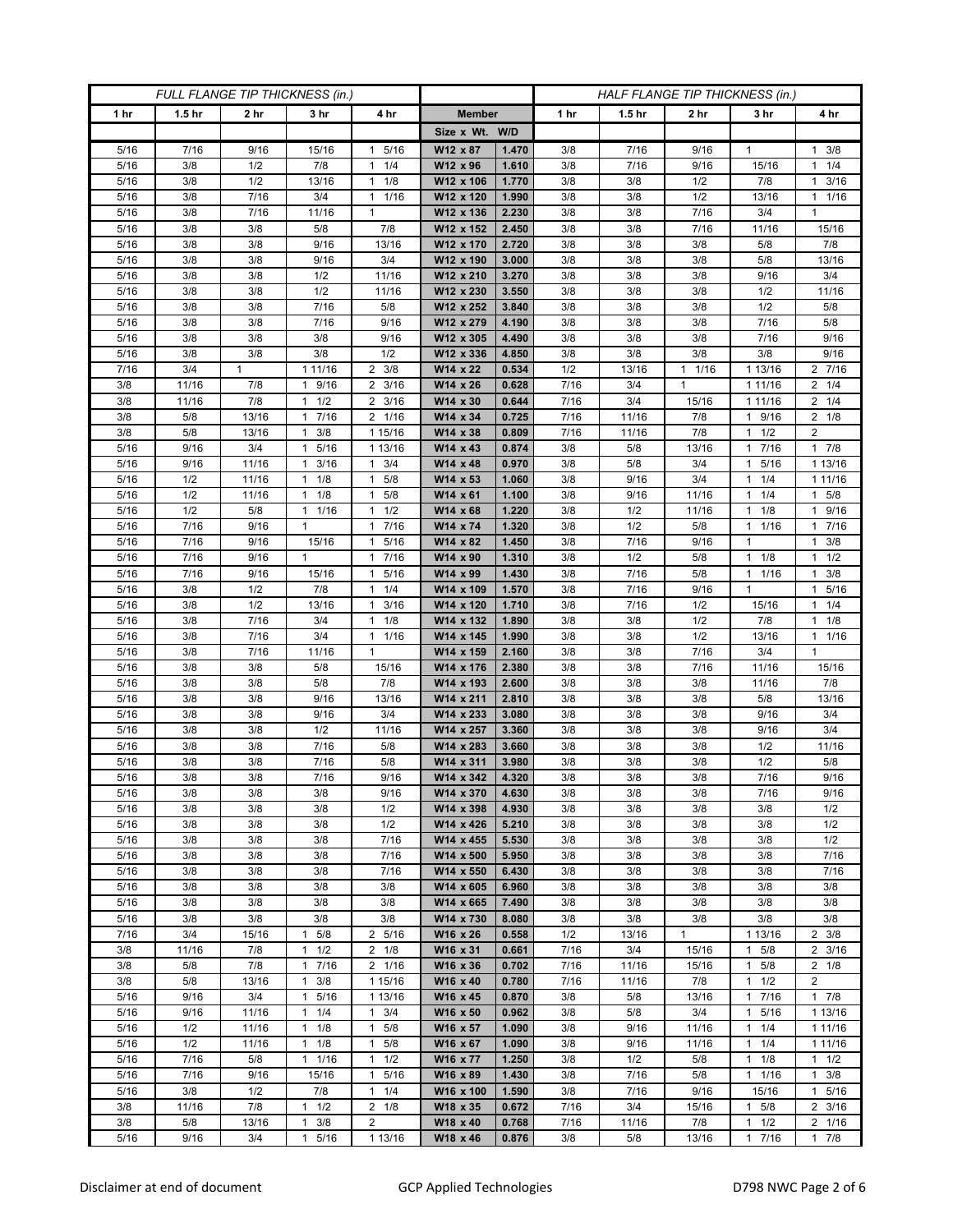| FULL FLANGE TIP THICKNESS (in.) |                   |                 |                                 |                                  |                        | HALF FLANGE TIP THICKNESS (in.) |            |                   |                 |                      |                         |
|---------------------------------|-------------------|-----------------|---------------------------------|----------------------------------|------------------------|---------------------------------|------------|-------------------|-----------------|----------------------|-------------------------|
| 1 hr                            | 1.5 <sub>hr</sub> | 2 <sub>hr</sub> | 3 <sub>hr</sub>                 | 4 hr                             | <b>Member</b>          |                                 | 1 hr       | 1.5 <sub>hr</sub> | 2 <sub>hr</sub> | 3 hr                 | 4 hr                    |
|                                 |                   |                 |                                 |                                  | Size x Wt. W/D         |                                 |            |                   |                 |                      |                         |
| 5/16                            | 9/16              | 3/4             | 5/16<br>1                       | 1 13/16                          | W18 x 50               | 0.880                           | 3/8        | 5/8               | 13/16           | 7/16<br>1            | 17/8                    |
| 5/16                            | 9/16              | 11/16           | 1/4<br>$\mathbf{1}$             | 3/4<br>$\mathbf{1}$              | W18 x 55               | 0.963                           | 3/8        | 5/8               | 3/4             | 5/16<br>1            | 1 13/16                 |
| 5/16                            | 1/2               | 11/16           | 3/16<br>$\mathbf{1}$            | $\mathbf{1}$<br>5/8              | W18 x 60               | 1.040                           | 3/8        | 9/16              | 3/4             | 1/4<br>1             | 1 11/16                 |
| 5/16                            | 1/2               | 5/8             | 1/8<br>$\mathbf{1}$             | 9/16<br>$\mathbf{1}$             | W18 x 65               | 1.130                           | 3/8        | 9/16              | 11/16           | 3/16<br>1            | $1 \t5/8$               |
| 5/16                            | 1/2               | 5/8             | 1/16<br>1                       | $\mathbf{1}$<br>1/2              | W18 x 71               | 1.220                           | 3/8        | 1/2               | 11/16           | 1/8<br>1             | 1 9/16                  |
| 5/16                            | 1/2               | 5/8             | 1/8<br>$\mathbf{1}$             | 9/16<br>$\mathbf{1}$             | W18 x 76               | 1.130                           | 3/8        | 9/16              | 11/16           | 3/16<br>1            | 5/8<br>$\mathbf{1}$     |
| 5/16                            | 7/16              | 5/8             | $\mathbf{1}$                    | 7/16<br>$\mathbf{1}$             | W18 x 86               | 1.270                           | 3/8        | 1/2               | 5/8             | 1/8<br>1             | $1 \t1/2$               |
| 5/16                            | 7/16              | 9/16            | 15/16                           | 3/8<br>1                         | W18 x 97               | 1.420                           | 3/8        | 1/2               | 5/8             | 1/16<br>1            | 3/8<br>1                |
| 5/16                            | 3/8               | 1/2             | 7/8                             | 1/4<br>$\mathbf{1}$              | W18 x 106              | 1.550                           | 3/8        | 7/16              | 9/16            | 1                    | 5/16<br>$\mathbf{1}$    |
| 5/16                            | 3/8               | 1/2             | 13/16                           | 3/16<br>1                        | W18 x 119              | 1.720                           | 3/8        | 7/16              | 1/2             | 15/16                | 3/16<br>1               |
| 3/8                             | 5/8               | 13/16           | 7/16<br>1                       | 2                                | W21 x 44               | 0.746                           | 7/16       | 11/16             | 7/8             | 1 9/16               | 2 1/16                  |
| 5/16                            | 9/16              | 3/4             | 5/16<br>1                       | $\mathbf{1}$<br>7/8              | W21 x 50               | 0.838                           | 3/8        | 5/8               | 13/16           | 7/16                 | 1 15/16                 |
| 5/16<br>5/16                    | 9/16<br>9/16      | 11/16<br>11/16  | 1/4<br>1<br>1/4<br>$\mathbf{1}$ | 3/4<br>$\mathbf{1}$<br>3/4<br>1  | W21 x 57               | 0.952<br>0.952                  | 3/8<br>3/8 | 5/8<br>5/8        | 3/4<br>3/4      | 3/8<br>1<br>3/8<br>1 | 1 13/16<br>1 13/16      |
| 5/16                            | 1/2               | 11/16           | 3/16<br>1                       | 5/8<br>$\mathbf{1}$              | W21 x 62<br>W21 x 68   | 1.040                           | 3/8        | 9/16              | 3/4             | 1/4                  | 1 11/16                 |
| 5/16                            | 1/2               | $5/8$           | 1/8<br>$\mathbf{1}$             | 9/16<br>$\mathbf{1}$             | W21 x 73               | 1.110                           | 3/8        | 9/16              | 11/16           | 1/4<br>1             | $1 \t5/8$               |
| 5/16                            | 7/16              | 5/8             | 1/16<br>$\mathbf{1}$            | 7/16<br>$\mathbf{1}$             | W21 x 83               | 1.260                           | 3/8        | 1/2               | 5/8             | 1/8<br>1             | $1 \t1/2$               |
| 5/16                            | 7/16              | 9/16            | 15/16                           | 3/8<br>$\mathbf{1}$              | W21 x 93               | 1.400                           | 3/8        | 1/2               | 5/8             | 1 1/16               | $1 \t3/8$               |
| 5/16                            | 7/16              | 9/16            | 1                               | 7/16<br>1                        | W21 x 101              | 1.300                           | 3/8        | 1/2               | 5/8             | 1/8<br>1             | $1 \t1/2$               |
| 5/16                            | 7/16              | 9/16            | 15/16                           | 5/16<br>$\mathbf{1}$             | W21 x 111              | 1.430                           | 3/8        | 7/16              | 5/8             | 1/16<br>1            | 3/8<br>$\mathbf{1}$     |
| 5/16                            | 3/8               | 1/2             | 7/8                             | 1/4<br>$\mathbf{1}$              | W21 x 122              | 1.570                           | 3/8        | 7/16              | 9/16            | 1                    | 1 5/16                  |
| 5/16                            | 3/8               | 1/2             | 7/8                             | 3/16<br>1                        | W21 x 132              | 1.680                           | 3/8        | 7/16              | 9/16            | 15/16                | $1 \t1/4$               |
| 5/16                            | 3/8               | 7/16            | 13/16                           | 1/8<br>1                         | W21 x 147              | 1.870                           | 3/8        | 3/8               | 1/2             | 7/8                  | $1 \t1/8$               |
| 5/16                            | 9/16              | 3/4             | 5/16<br>$\mathbf{1}$            | 7/8<br>1                         | $W24 \times 55$        | 0.828                           | 3/8        | 5/8               | 13/16           | 7/16<br>$\mathbf{1}$ | 1 15/16                 |
| 5/16                            | 9/16              | 3/4             | $1 \t1/4$                       | 3/4<br>1                         | W24 x 62               | 0.934                           | 3/8        | 5/8               | 13/16           | $1 \t3/8$            | 1 13/16                 |
| 5/16                            | 9/16              | 3/4             | 1/4<br>1                        | 3/4<br>1                         | W24 x 68               | 0.942                           | 3/8        | 5/8               | 3/4             | 3/8                  | 1 13/16                 |
| 5/16                            | 1/2               | 11/16           | 3/16<br>$\mathbf{1}$            | 5/8<br>$\mathbf{1}$              | W24 x 76               | 1.050                           | 3/8        | 9/16              | 3/4             | 1/4<br>1             | 1 11/16                 |
| 5/16                            | 1/2               | 5/8             | $1 \t1/8$                       | 9/16<br>$\mathbf{1}$             | W24 x 84               | 1.150                           | 3/8        | 9/16              | 11/16           | 3/16<br>1            | 1 5/8                   |
| 5/16                            | 7/16              | 5/8             | $\mathbf{1}$                    | 7/16<br>1                        | W24 x 94               | 1.280                           | 3/8        | 1/2               | 5/8             | 1/8<br>1             | $1 \t1/2$               |
| 5/16                            | 7/16              | 5/8             | 1 1/16                          | 1/2<br>$\mathbf{1}$              | W24 x 104              | 1.240                           | 3/8        | 1/2               | 11/16           | 1/8<br>1             | $1 \t1/2$               |
| 5/16                            | 7/16              | 9/16            | $\mathbf{1}$                    | 3/8<br>$\mathbf{1}$              | W24 x 117              | 1.380                           | 3/8        | 1/2               | 5/8             | 11/16                | 1 7/16                  |
| 5/16<br>5/16                    | 3/8<br>3/8        | 1/2<br>1/2      | 7/8<br>13/16                    | 1/4<br>1<br>3/16<br>$\mathbf{1}$ | W24 x 131<br>W24 x 146 | 1.540<br>1.700                  | 3/8<br>3/8 | 7/16<br>7/16      | 9/16<br>9/16    | 1<br>15/16           | 1 5/16<br>$1 \t1/4$     |
| 5/16                            | 3/8               | 7/16            | 13/16                           | 1/8<br>$\mathbf{1}$              | W24 x 162              | 1.880                           | 3/8        | 3/8               | 1/2             | 7/8                  | $1 \t1/8$               |
| 5/16                            | 1/2               | 11/16           | 3/16<br>1                       | 1 11/16                          | W27 x 84               | 1.030                           | 3/8        | 9/16              | 3/4             | 5/16<br>1            | 1 11/16                 |
| 5/16                            | 1/2               | 5/8             | 1/8<br>$\mathbf{1}$             | 9/16<br>$\mathbf{1}$             | W27 x 94               | 1.150                           | 3/8        | 9/16              | 11/16           | 3/16<br>1            | 1 5/8                   |
| 5/16                            | 7/16              | 5/8             | 1 1/16                          | $\mathbf{1}$<br>1/2              | W27 x 102              | 1.240                           | 3/8        | 1/2               | 11/16           | 1/8                  | $1 \t1/2$               |
| 5/16                            | 7/16              | 9/16            | 15/16                           | 3/8<br>$\mathbf{1}$              | W27 x 114              | 1.390                           | 3/8        | 1/2               | 5/8             | 1/16<br>1            | 7/16<br>1               |
| 5/16                            | 3/8               | 1/2             | 7/8                             | 1/4<br>$\mathbf{1}$              | W27 x 129              | 1.560                           | 3/8        | 7/16              | 9/16            | 1                    | 1 5/16                  |
| 5/16                            | 3/8               | 1/2             | 7/8                             | 1/4<br>$\mathbf{1}$              | W27 x 146              | 1.550                           | 3/8        | 7/16              | 9/16            | 1                    | 5/16<br>$\mathbf{1}$    |
| 5/16                            | 3/8               | 1/2             | 13/16                           | 3/16<br>$\mathbf{1}$             | W27 x 161              | 1.700                           | 3/8        | 7/16              | 9/16            | 15/16                | $1 \t1/4$               |
| 5/16                            | 3/8               | 7/16            | 13/16                           | $1 \t1/8$                        | W27 x 178              | 1.870                           | 3/8        | 3/8               | 1/2             | 7/8                  | $1 \t1/8$               |
| 5/16                            | 1/2               | 11/16           | $1 \t3/16$                      | 1 11/16                          | W30 x 90               | 1.020                           | 3/8        | 9/16              | 3/4             | 1 5/16               | $1 \t3/4$               |
| 5/16                            | 1/2               | 5/8             | $1 \t1/8$                       | 9/16<br>$\mathbf{1}$             | W30 x 99               | 1.120                           | 3/8        | 9/16              | 11/16           | 3/16<br>1            | $1 \t5/8$               |
| 5/16                            | 1/2               | 5/8             | 1/16<br>$\mathbf{1}$            | 1/2<br>$\mathbf{1}$              | W30 x 108              | 1.210                           | 3/8        | 1/2               | 11/16           | 3/16<br>1            | 1 9/16                  |
| 5/16                            | 7/16              | 9/16            | $\mathbf{1}$                    | 7/16<br>$\mathbf{1}$             | W30 x 116              | 1.300                           | 3/8        | 1/2               | 5/8             | 1/8<br>$\mathbf{1}$  | $1 \t1/2$               |
| 5/16                            | 7/16              | 9/16            | 15/16                           | 3/8<br>1                         | W30 x 124              | 1.390                           | 3/8        | 1/2               | 5/8             | 1 1/16               | 17/16                   |
| 5/16                            | 7/16              | 9/16            | 15/16                           | $\mathbf{1}$<br>5/16             | W30 x 132              | 1.470                           | 3/8        | 7/16              | 9/16            | 1                    | $1 \t3/8$               |
| 5/16                            | 3/8               | 1/2             | 7/8                             | 3/16<br>$\mathbf{1}$             | W30 x 173              | 1.660                           | 3/8        | 7/16              | 9/16            | 15/16                | $1 \t1/4$               |
| 5/16<br>5/16                    | 3/8<br>3/8        | 7/16<br>7/16    | 13/16<br>3/4                    | 1/8<br>1<br>$\mathbf{1}$<br>1/16 | W30 x 191<br>W30 x 211 | 1.850<br>2.010                  | 3/8<br>3/8 | 3/8<br>3/8        | 1/2<br>1/2      | 7/8<br>13/16         | $1 \t1/8$<br>$1 \t1/16$ |
| 5/16                            | 1/2               | 5/8             | 11/16                           | $\mathbf{1}$<br>1/2              | W33 x 118              | 1.210                           | 3/8        | 1/2               | 11/16           | $1 \t3/16$           | 1 9/16                  |
| 5/16                            | 7/16              | 9/16            | $\mathbf{1}$                    | $\mathbf{1}$<br>7/16             | W33 x 130              | 1.320                           | 3/8        | 1/2               | 5/8             | 11/16                | 17/16                   |
| 5/16                            | 7/16              | 9/16            | 15/16                           | 5/16<br>1                        | W33 x 141              | 1.430                           | 3/8        | 7/16              | 5/8             | 1/16<br>$\mathbf{1}$ | $1 \t3/8$               |
| 5/16                            | 3/8               | 1/2             | 7/8                             | 1/4<br>$\mathbf{1}$              | W33 x 152              | 1.530                           | 3/8        | 7/16              | 9/16            | $\mathbf{1}$         | 1 5/16                  |
| 5/16                            | 3/8               | 1/2             | 13/16                           | 3/16<br>$\mathbf{1}$             | W33 x 169              | 1.700                           | 3/8        | 7/16              | 9/16            | 15/16                | 11/4                    |
| 5/16                            | 3/8               | 1/2             | 13/16                           | 1/8<br>1                         | W33 x 201              | 1.790                           | 3/8        | 3/8               | 1/2             | 7/8                  | $1 \t3/16$              |
| 5/16                            | 3/8               | 7/16            | 3/4                             | $\mathbf{1}$<br>1/16             | W33 x 221              | 1.970                           | 3/8        | 3/8               | 1/2             | 13/16                | $1 \t1/8$               |
| 5/16                            | 3/8               | 7/16            | 11/16                           | $\mathbf{1}$                     | W33 x 241              | 2.130                           | 3/8        | 3/8               | 7/16            | 3/4                  | 11/16                   |
| 5/16                            | 7/16              | 5/8             | $\mathbf{1}$                    | 7/16<br>$\mathbf{1}$             | W36 x 135              | 1.290                           | 3/8        | 1/2               | 5/8             | $\frac{1}{1}$ 1/8    | $1 \t1/2$               |
| 5/16                            | 7/16              | 9/16            | 15/16                           | 5/16<br>$\mathbf{1}$             | W36 x 150              | 1.430                           | 3/8        | 7/16              | 5/8             | 1 1/16               | $1 \t3/8$               |
| 5/16                            | 7/16              | 9/16            | 15/16                           | $\mathbf{1}$<br>5/16             | W36 x 160              | 1.510                           | 3/8        | 7/16              | 9/16            | $\mathbf{1}$         | 1 5/16                  |
| 5/16                            | 3/8               | 1/2             | 7/8                             | 1/4<br>1                         | W36 x 170              | 1.600                           | 3/8        | 7/16              | 9/16            | 15/16                | $1 \t1/4$               |
| 5/16                            | 3/8               | 1/2             | 13/16                           | 3/16<br>$\mathbf{1}$             | W36 x 182              | 1.720                           | 3/8        | 7/16              | 1/2             | 15/16                | $1 \t3/16$              |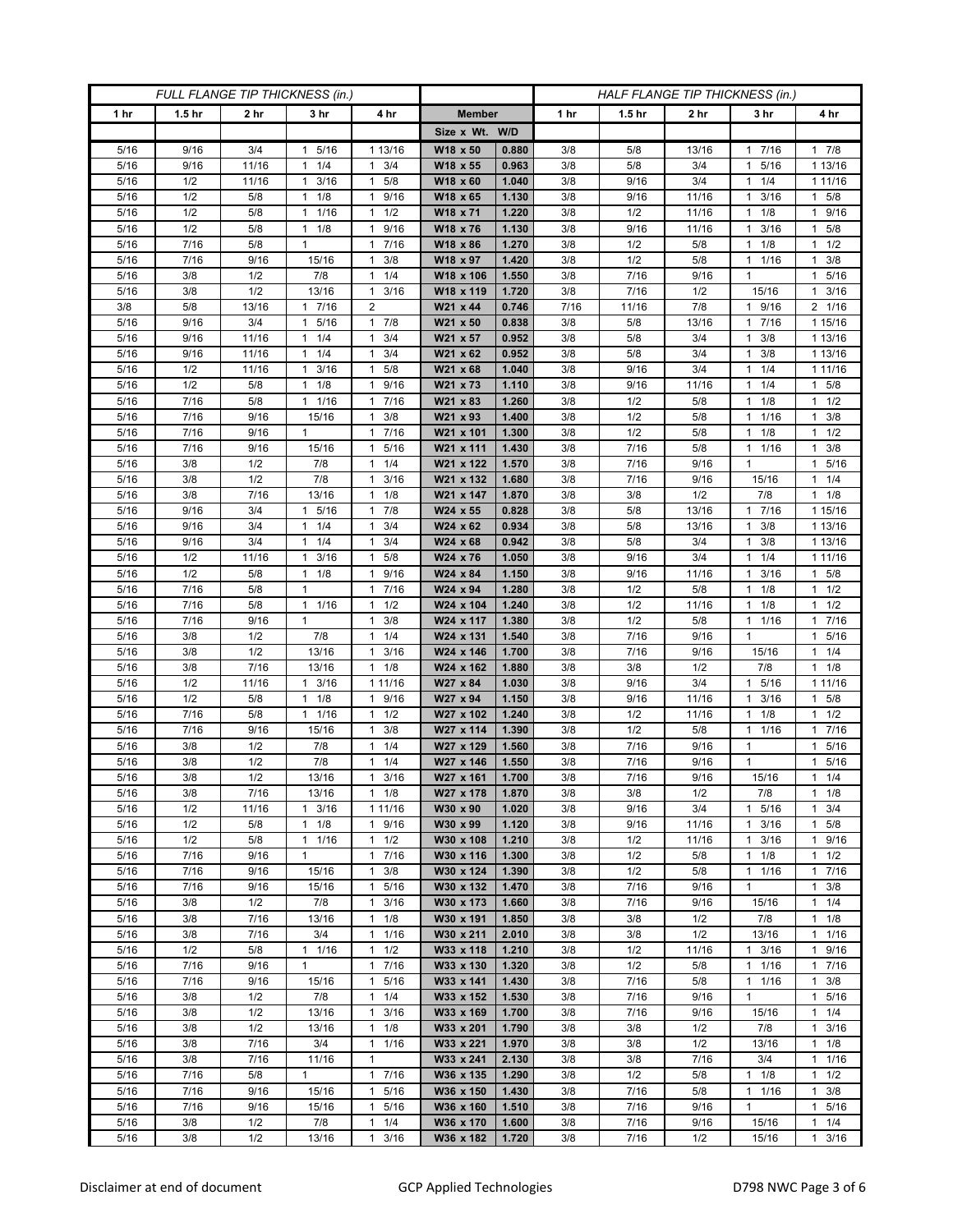| FULL FLANGE TIP THICKNESS (in.) |                   |                                 |                                             |                          |                | HALF FLANGE TIP THICKNESS (in.) |              |                   |                                              |                           |                                    |
|---------------------------------|-------------------|---------------------------------|---------------------------------------------|--------------------------|----------------|---------------------------------|--------------|-------------------|----------------------------------------------|---------------------------|------------------------------------|
| 1 hr                            | 1.5 <sub>hr</sub> | 2 <sub>hr</sub>                 | 3 <sub>hr</sub>                             | 4 hr                     | <b>Member</b>  |                                 | 1 hr         | 1.5 <sub>hr</sub> | 2 <sub>hr</sub>                              | 3 hr                      | 4 hr                               |
|                                 |                   |                                 |                                             |                          | Size x Wt. W/D |                                 |              |                   |                                              |                           |                                    |
| 5/16                            | 3/8               | 1/2                             | 13/16                                       | 1/8<br>$\mathbf{1}$      | W36 x 194      | 1.810                           | 3/8          | 3/8               | 1/2                                          | 7/8                       | 3/16<br>$\mathbf{1}$               |
| 5/16                            | 3/8               | 7/16                            | 3/4                                         | 1/16<br>$\mathbf{1}$     | W36 x 210      | 1.960                           | 3/8          | 3/8               | 1/2                                          | 13/16                     | $1 \t1/8$                          |
| 5/16                            | 3/8               | 7/16                            | 3/4                                         | 1/16<br>$\mathbf{1}$     | W36 x 230      | 1.950                           | 3/8          | 3/8               | 1/2                                          | 13/16                     | $1 \t1/8$                          |
| 5/16                            | 3/8               | 7/16                            | 3/4                                         | 1                        | W36 x 245      | 2.080                           | 3/8          | 3/8               | 7/16                                         | 13/16                     | $1 \t1/16$                         |
| 5/16                            | 3/8               | 3/8                             | 11/16                                       | 15/16                    | W36 x 256      | 2.370                           | 3/8          | 3/8               | 7/16                                         | 11/16                     | 15/16                              |
| 5/16                            | 3/8               | 7/16                            | 11/16                                       | $\mathbf{1}$             | W36 x 260      | 2.180                           | 3/8          | 3/8               | 7/16                                         | 3/4                       | $\mathbf{1}$                       |
| 5/16                            | 3/8               | 3/8                             | 11/16                                       | 15/16                    | W36 x 280      | 2.350                           | 3/8          | 3/8               | 7/16                                         | 3/4                       | 15/16                              |
| 5/16                            | 3/8               | 3/8                             | 5/8                                         | 7/8                      | W36 x 300      | 2.500                           | 3/8          | 3/8               | 3/8                                          | 11/16                     | 15/16                              |
| 1/2                             | 7/8               | 1/8<br>1                        | 1 15/16                                     | $2 \frac{3}{4}$          | Other          | 0.370                           | 9/16         | 15/16             | 1/4<br>$\mathbf{1}$                          | $2 \t1/8$                 | $2 \t 7/8$                         |
| 1/2                             | 7/8               | 1/8<br>$\mathbf{1}$             | 1 15/16                                     | $2 \frac{3}{4}$          | Other          | 0.380                           | 9/16         | 15/16             | 3/16<br>$\mathbf{1}$                         | $2 \t1/8$                 | 2 13/16                            |
| 1/2<br>1/2                      | 13/16<br>13/16    | 1/8<br>$\mathbf{1}$<br>1<br>1/8 | 1 15/16<br>$1 \t7/8$                        | 2 11/16<br>2 11/16       | Other<br>Other | 0.390<br>0.400                  | 9/16<br>9/16 | 15/16<br>15/16    | 3/16<br>$\mathbf{1}$<br>3/16<br>$\mathbf{1}$ | 2 1/16<br>2 1/16          | 2 13/16<br>$2 \frac{3}{4}$         |
| 1/2                             | 13/16             | 1/16<br>1                       | 7/8<br>1                                    | 2 11/16                  | Other          | 0.410                           | 9/16         | 15/16             | 3/16<br>-1                                   | 2 1/16                    | $2 \frac{3}{4}$                    |
| 7/16                            | 13/16             | 1/16<br>$\mathbf{1}$            | $1 \t7/8$                                   | 2 5/8                    | Other          | 0.420                           | 9/16         | 7/8               | 3/16<br>1                                    | 2                         | $2 \frac{3}{4}$                    |
| 7/16                            | 13/16             | 1/16<br>1                       | 1 13/16                                     | 5/8<br>2                 | Other          | 0.430                           | 9/16         | 7/8               | 1/8<br>$\mathbf{1}$                          | 2                         | 2 11/16                            |
| $\frac{1}{7}{16}$               | 13/16             | 1/16<br>1                       | 1 13/16                                     | $\overline{2}$<br>9/16   | Other          | 0.440                           | 9/16         | 7/8               | 1/8<br>$\mathbf{1}$                          | $\overline{2}$            | 2 11/16                            |
| 7/16                            | 13/16             | 1/16<br>$\mathbf{1}$            | 1 13/16                                     | 9/16<br>2                | Other          | 0.450                           | 9/16         | 7/8               | 1/8<br>$\mathbf{1}$                          | $\overline{2}$            | 2 5/8                              |
| 7/16                            | 13/16             | $1 \t1/16$                      | 1 13/16                                     | $2\overline{9/16}$       | Other          | 0.460                           | 9/16         | 7/8               | 1/8<br>$\mathbf{1}$                          | 1 15/16                   | 2 5/8                              |
| 7/16                            | 3/4               | 1                               | $1 \t3/4$                                   | $2 \frac{1}{2}$          | Other          | 0.470                           | 1/2          | 7/8               | 1/8<br>$\mathbf{1}$                          | 1 15/16                   | 2 5/8                              |
| 7/16                            | 3/4               | $\mathbf{1}$                    | 3/4<br>1                                    | $\overline{2}$<br>1/2    | Other          | 0.480                           | 1/2          | 7/8               | 1/8<br>$\mathbf{1}$                          | 1 15/16                   | 2 9/16                             |
| 7/16                            | 3/4               | $\mathbf{1}$                    | $1 \t3/4$                                   | $2 \frac{1}{2}$          | Other          | 0.490                           | 1/2          | 7/8               | 1/16<br>$\mathbf{1}$                         | $1 \overline{7/8}$        | 2 9/16                             |
| 7/16                            | 3/4               | $\mathbf{1}$                    | $1 \t3/4$                                   | 2 7/16                   | Other          | 0.500                           | 1/2          | 13/16             | 1/16<br>$\mathbf{1}$                         | $\overline{1}$ 7/8        | $2 \frac{1}{2}$                    |
| 7/16                            | 3/4               | $\mathbf{1}$                    | 1 11/16                                     | 7/16<br>2                | Other          | 0.510                           | 1/2          | 13/16             | 1/16<br>$\mathbf{1}$                         | 7/8<br>1                  | $2 \frac{1}{2}$                    |
| 7/16                            | 3/4               | $\mathbf{1}$                    | 1 11/16                                     | 7/16<br>$\overline{2}$   | <b>Other</b>   | 0.520                           | 1/2          | 13/16             | 1/16<br>$\mathbf{1}$                         | 7/8<br>$\mathbf{1}$       | $2 \frac{1}{2}$                    |
| 7/16                            | 3/4               | 1                               | 1 11/16                                     | 3/8<br>2                 | Other          | 0.530                           | 1/2          | 13/16             | 1/16<br>$\mathbf{1}$                         | 1 13/16                   | 2 7/16                             |
| 7/16                            | 3/4               | 15/16                           | 1 11/16                                     | 3/8<br>2                 | Other          | 0.540                           | 1/2          | 13/16             | 1/16<br>$\mathbf{1}$                         | 1 13/16                   | 2 7/16                             |
| 7/16                            | 3/4               | 15/16                           | $1 \t5/8$                                   | 3/8<br>$\overline{2}$    | <b>Other</b>   | 0.550                           | 1/2          | 13/16             | 1/16<br>$\mathbf{1}$                         | 1 13/16                   | $2 \t 7/16$                        |
| 7/16                            | 3/4               | 15/16                           | $1 \t5/8$                                   | $\overline{2}$<br>5/16   | Other          | 0.560                           | 1/2          | 13/16             | $\mathbf{1}$                                 | 1 13/16                   | $2 \frac{3}{8}$                    |
| 7/16<br>7/16                    | 11/16<br>11/16    | 15/16<br>15/16                  | 5/8<br>1<br>5/8<br>1                        | 5/16<br>2<br>5/16<br>2   | Other<br>Other | 0.570<br>0.580                  | 1/2<br>1/2   | 13/16<br>13/16    | $\mathbf{1}$<br>$\mathbf{1}$                 | 3/4<br>1<br>3/4<br>1      | $2 \frac{3}{8}$<br>$2 \frac{3}{8}$ |
| 3/8                             | 11/16             | 15/16                           | 5/8<br>$\mathbf{1}$                         | 2<br>1/4                 | Other          | 0.590                           | 1/2          | 3/4               | $\mathbf{1}$                                 | 3/4<br>1                  | 2 5/16                             |
| 3/8                             | 11/16             | 15/16                           | 9/16<br>1                                   | 2<br>1/4                 | Other          | 0.600                           | 1/2          | 3/4               | $\mathbf{1}$                                 | 3/4<br>1                  | 2 5/16                             |
| 3/8                             | 11/16             | 15/16                           | 9/16<br>1                                   | 1/4<br>2                 | Other          | 0.610                           | 1/2          | 3/4               | $\mathbf{1}$                                 | 1 11/16                   | 2 5/16                             |
| 3/8                             | 11/16             | 7/8                             | 9/16<br>1                                   | $\overline{2}$<br>3/16   | Other          | 0.620                           | 7/16         | 3/4               | $\mathbf{1}$                                 | 1 11/16                   | 2 5/16                             |
| 3/8                             | 11/16             | 7/8                             | 9/16<br>1                                   | 3/16<br>$\overline{2}$   | Other          | 0.630                           | 7/16         | 3/4               | 15/16                                        | 1 1 1 / 16                | $2 \t1/4$                          |
| 3/8                             | 11/16             | 7/8                             | 9/16<br>1                                   | 3/16<br>2                | Other          | 0.640                           | 7/16         | 3/4               | 15/16                                        | 1 1 1 / 1 6               | $2 \t1/4$                          |
| 3/8                             | 11/16             | 7/8                             | 1/2<br>1                                    | $\overline{2}$<br>3/16   | Other          | 0.650                           | 7/16         | 3/4               | 15/16                                        | 1 11/16                   | $2 \t1/4$                          |
| 3/8                             | 11/16             | 7/8                             | 1/2<br>1                                    | $\overline{2}$<br>1/8    | Other          | 0.660                           | 7/16         | 3/4               | 15/16                                        | 5/8<br>1                  | $2 \frac{3}{16}$                   |
| 3/8                             | 11/16             | 7/8                             | 1/2<br>$\mathbf{1}$                         | $\overline{2}$<br>1/8    | Other          | 0.670                           | 7/16         | 3/4               | 15/16                                        | 5/8<br>1                  | $2 \frac{3}{16}$                   |
| 3/8                             | 5/8               | 7/8                             | 1/2<br>1                                    | $\overline{2}$<br>1/8    | Other          | 0.680                           | 7/16         | 3/4               | 15/16                                        | 5/8                       | $2 \frac{3}{16}$                   |
| 3/8                             | 5/8               | 7/8                             | 1/2<br>$\mathbf{1}$                         | 2 1/16                   | Other          | 0.690                           | 7/16         | 11/16             | 15/16                                        | 5/8<br>$\mathbf{1}$       | $2 \frac{3}{16}$                   |
| 3/8                             | 5/8               | $7/8$                           | 17/16                                       | 2 1/16                   | Other          | 0.700                           | 7/16         | 11/16             | 15/16                                        | 5/8<br>$\mathbf{1}$       | $2 \frac{1}{8}$                    |
| 3/8                             | 5/8               | 13/16                           | 17/16                                       | 2 1/16                   | Other          | 0.710                           | 7/16         | 11/16             | 15/16                                        | 9/16<br>$\mathbf{1}$      | $2 \t1/8$                          |
| 3/8                             | 5/8<br>5/8        | 13/16<br>13/16                  | 17/16<br>$\mathbf{1}$                       | 2 1/16<br>$\overline{2}$ | Other<br>Other | 0.720<br>0.730                  | 7/16         | 11/16             | 7/8<br>7/8                                   | 9/16<br>$\mathbf{1}$<br>1 | $2 \t1/8$<br>$2 \t1/8$             |
| 3/8<br>3/8                      | 5/8               | 13/16                           | 7/16<br>17/16                               | 1/16<br>$\overline{2}$   | Other          | 0.740                           | 7/16<br>7/16 | 11/16<br>11/16    | 7/8                                          | 9/16<br>9/16<br>1         | 2 1/16                             |
| 3/8                             | 5/8               | 13/16                           | 17/16                                       | 2                        | Other          | 0.750                           | 7/16         | 11/16             | 7/8                                          | 1 9/16                    | 2 1/16                             |
| 3/8                             | 5/8               | 13/16                           | 3/8<br>1                                    | $\overline{c}$           | Other          | 0.760                           | 7/16         | 11/16             | 7/8                                          | 1/2<br>1                  | 2 1/16                             |
| 3/8                             | 5/8               | 13/16                           | $1 \t3/8$                                   | $\overline{2}$           | Other          | 0.770                           | 7/16         | 11/16             | 7/8                                          | 1/2<br>$\mathbf{1}$       | 2 1/16                             |
| 3/8                             | 5/8               | 13/16                           | $1 \t3/8$                                   | 1 15/16                  | Other          | 0.780                           | 7/16         | 11/16             | 7/8                                          | $1 \t1/2$                 | 2                                  |
| 3/8                             | 5/8               | 13/16                           | 3/8<br>1                                    | 1 15/16                  | Other          | 0.790                           | 7/16         | 11/16             | 7/8                                          | 1/2<br>1                  | $\overline{2}$                     |
| 3/8                             | 5/8               | 13/16                           | 3/8<br>$\mathbf{1}$                         | 1 15/16                  | Other          | 0.800                           | 7/16         | 11/16             | 7/8                                          | 1/2<br>$\mathbf{1}$       | $\overline{2}$                     |
| 3/8                             | 5/8               | 13/16                           | 3/8<br>$\mathbf{1}$                         | 1 15/16                  | Other          | 0.810                           | 7/16         | 11/16             | 7/8                                          | $1 \t1/2$                 | $\overline{2}$                     |
| 5/16                            | 9/16              | 3/4                             | 5/16<br>1                                   | 7/8<br>$\mathbf{1}$      | Other          | 0.820                           | 3/8          | 5/8               | 13/16                                        | 7/16<br>1                 | 1 15/16                            |
| 5/16                            | 9/16              | 3/4                             | 5/16<br>1                                   | 7/8<br>$\mathbf{1}$      | Other          | 0.830                           | 3/8          | 5/8               | 13/16                                        | 7/16<br>1                 | 1 15/16                            |
| 5/16                            | 9/16              | 3/4                             | $\mathbf{1}$<br>5/16                        | 7/8<br>$\mathbf{1}$      | Other          | 0.840                           | 3/8          | 5/8               | 13/16                                        | 1 7/16                    | 1 15/16                            |
| 5/16                            | 9/16              | 3/4                             | 5/16<br>1                                   | 7/8<br>$\mathbf{1}$      | Other          | 0.850                           | 3/8          | 5/8               | 13/16                                        | 17/16                     | 1 15/16                            |
| 5/16                            | 9/16              | 3/4                             | 5/16<br>1                                   | 7/8<br>1                 | Other          | 0.860                           | 3/8          | 5/8               | 13/16                                        | 7/16<br>$\mathbf{1}$      | 1 15/16                            |
| 5/16                            | 9/16              | 3/4                             | $\mathbf{1}$<br>5/16                        | 1 13/16                  | Other          | 0.870                           | 3/8          | 5/8               | 13/16                                        | 17/16                     | 17/8                               |
| 5/16<br>5/16                    | 9/16<br>9/16      | 3/4                             | 5/16<br>$\mathbf{1}$<br>1/4<br>$\mathbf{1}$ | 1 13/16                  | Other          | 0.880                           | 3/8          | 5/8               | 13/16                                        | 7/16<br>1<br>3/8<br>1     | $1 \t7/8$<br>17/8                  |
| 5/16                            | 9/16              | 3/4<br>3/4                      | 1<br>1/4                                    | 1 13/16<br>1 13/16       | Other<br>Other | 0.890<br>0.900                  | 3/8<br>3/8   | 5/8<br>5/8        | 13/16<br>13/16                               | 3/8                       | 17/8                               |
| 5/16                            | 9/16              | 3/4                             | 1/4<br>$\mathbf{1}$                         | 1 13/16                  | Other          | 0.910                           | 3/8          | 5/8               | 13/16                                        | 3/8<br>1                  | 17/8                               |
| $5/16$                          | 9/16              | 3/4                             | $\mathbf{1}$<br>1/4                         | 1 13/16                  | Other          | 0.920                           | 3/8          | 5/8               | 13/16                                        | 3/8<br>1                  | 1 13/16                            |
|                                 |                   |                                 |                                             |                          |                |                                 |              |                   |                                              |                           |                                    |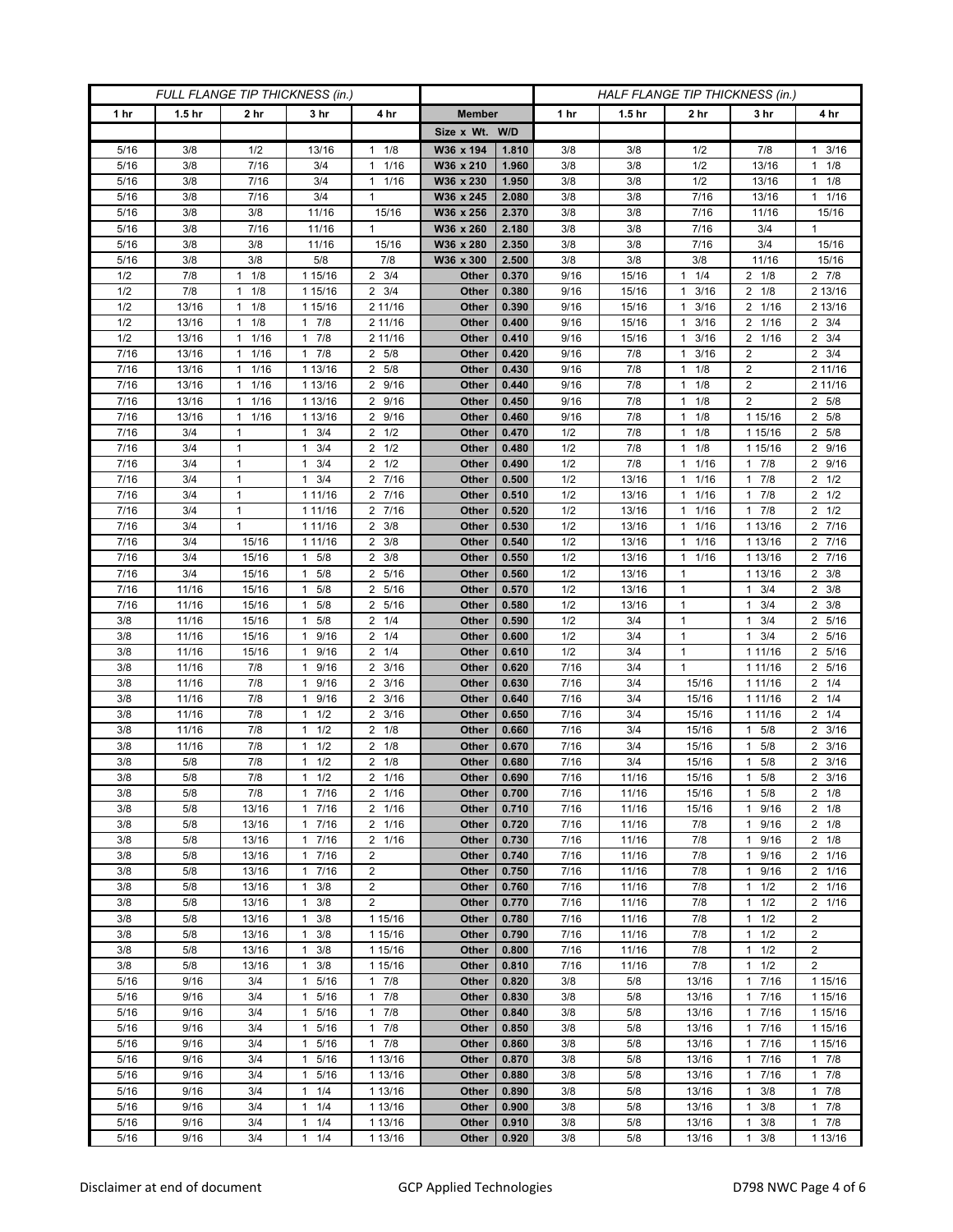| FULL FLANGE TIP THICKNESS (in.) |                   |                 |                                  |                                             | HALF FLANGE TIP THICKNESS (in.) |                |            |                   |                 |                                   |                                |
|---------------------------------|-------------------|-----------------|----------------------------------|---------------------------------------------|---------------------------------|----------------|------------|-------------------|-----------------|-----------------------------------|--------------------------------|
| 1 <sub>hr</sub>                 | 1.5 <sub>hr</sub> | 2 <sub>hr</sub> | 3 <sub>hr</sub>                  | 4 hr                                        | <b>Member</b>                   |                | 1 hr       | 1.5 <sub>hr</sub> | 2 <sub>hr</sub> | 3 hr                              | 4 hr                           |
|                                 |                   |                 |                                  |                                             | Size x Wt. W/D                  |                |            |                   |                 |                                   |                                |
| 5/16                            | 9/16              | 3/4             | 1/4<br>1                         | 3/4<br>1                                    | Other                           | 0.930          | 3/8        | 5/8               | 13/16           | 3/8                               | 1 13/16                        |
| 5/16                            | 9/16              | 3/4             | 1/4<br>$\mathbf{1}$              | 3/4<br>$\mathbf{1}$                         | Other                           | 0.940          | 3/8        | 5/8               | 3/4             | 3/8<br>$\mathbf{1}$               | 1 13/16                        |
| 5/16                            | 9/16              | 11/16           | $1 \t1/4$                        | $\mathbf{1}$<br>3/4                         | Other                           | 0.950          | 3/8        | 5/8               | 3/4             | 3/8<br>1                          | 1 13/16                        |
| 5/16                            | 9/16              | 11/16           | 1/4<br>-1                        | 3/4<br>$\mathbf{1}$                         | Other                           | 0.960          | 3/8        | 5/8               | 3/4             | 5/16<br>1                         | 1 13/16                        |
| 5/16                            | 9/16              | 11/16           | 3/16<br>$\mathbf{1}$             | 3/4<br>$\mathbf{1}$                         | Other                           | 0.970          | 3/8        | 5/8               | 3/4             | 5/16<br>1                         | 1 13/16                        |
| 5/16                            | 9/16              | 11/16           | $\mathbf{1}$<br>3/16             | 1 11/16                                     | Other                           | 0.980          | 3/8        | 9/16              | 3/4             | 5/16<br>1                         | 3/4<br>$\mathbf{1}$            |
| 5/16                            | 9/16              | 11/16           | 3/16<br>1                        | 1 11/16                                     | Other                           | 0.990          | 3/8        | 9/16              | 3/4             | 5/16<br>1                         | $1 \t3/4$                      |
| 5/16                            | 1/2               | 11/16           | 3/16<br>1                        | 1 11/16                                     | Other                           | 1.000          | 3/8        | 9/16              | 3/4             | 5/16<br>1                         | $1 \t3/4$                      |
| 5/16                            | 1/2               | 11/16           | 3/16<br>1                        | 1 11/16                                     | Other                           | 1.010          | 3/8        | 9/16              | 3/4             | 5/16                              | 3/4<br>$\mathbf{1}$            |
| 5/16                            | 1/2               | 11/16           | 3/16<br>1                        | 1 11/16                                     | Other                           | 1.020          | 3/8        | 9/16              | 3/4             | 5/16<br>1                         | $1 \t3/4$                      |
| 5/16<br>5/16                    | 1/2<br>1/2        | 11/16<br>11/16  | 3/16<br>$\mathbf 1$<br>3/16<br>1 | 1 11/16<br>5/8<br>1                         | Other<br>Other                  | 1.030<br>1.040 | 3/8<br>3/8 | 9/16<br>9/16      | 3/4<br>3/4      | 5/16<br>1<br>1/4                  | 1 1 1 / 16<br>1 11/16          |
| 5/16                            | 1/2               | 11/16           | 3/16<br>1                        | 5/8<br>1                                    | Other                           | 1.050          | 3/8        | 9/16              | 3/4             | 1/4<br>1                          | 1 11/16                        |
| 5/16                            | 1/2               | 11/16           | $1 \t1/8$                        | 5/8<br>1                                    | Other                           | 1.060          | 3/8        | 9/16              | 3/4             | 1/4<br>1                          | 1 11/16                        |
| 5/16                            | 1/2               | 11/16           | 1/8<br>1                         | 5/8<br>1                                    | Other                           | 1.070          | 3/8        | 9/16              | 3/4             | 1/4                               | 1 11/16                        |
| 5/16                            | 1/2               | 11/16           | 1/8<br>$\mathbf{1}$              | 5/8<br>$\mathbf{1}$                         | Other                           | 1.080          | 3/8        | 9/16              | 11/16           | 1/4<br>1                          | 1 11/16                        |
| 5/16                            | 1/2               | 11/16           | 1/8<br>$\mathbf{1}$              | 5/8<br>1                                    | Other                           | 1.090          | 3/8        | 9/16              | 11/16           | 1/4<br>1                          | 1 11/16                        |
| 5/16                            | 1/2               | 11/16           | $1 \t1/8$                        | 5/8<br>1                                    | Other                           | 1.100          | 3/8        | 9/16              | 11/16           | $1 \t1/4$                         | $1 \t5/8$                      |
| 5/16                            | 1/2               | 5/8             | 1/8<br>$\mathbf{1}$              | 9/16<br>1                                   | Other                           | 1.110          | 3/8        | 9/16              | 11/16           | 1/4<br>1                          | $1 \t5/8$                      |
| 5/16                            | 1/2               | 5/8             | 1/8<br>1                         | 9/16<br>1                                   | Other                           | 1.120          | 3/8        | 9/16              | 11/16           | 3/16<br>1                         | 5/8<br>$\mathbf{1}$            |
| 5/16                            | 1/2               | 5/8             | $1 \t1/8$                        | 9/16<br>$\mathbf{1}$                        | Other                           | 1.130          | 3/8        | 9/16              | 11/16           | 3/16<br>$\mathbf{1}$              | $1 \t5/8$                      |
| 5/16                            | 1/2               | 5/8             | $1 \t1/8$                        | 9/16<br>1                                   | Other                           | 1.140          | 3/8        | 9/16              | 11/16           | 3/16<br>1                         | $1 \t5/8$                      |
| 5/16                            | 1/2               | 5/8             | 1/8<br>1                         | 9/16<br>1                                   | Other                           | 1.150          | 3/8        | 9/16              | 11/16           | 3/16                              | 5/8<br>1                       |
| 5/16                            | 1/2               | 5/8             | 1/16<br>$\mathbf{1}$             | 9/16<br>$\mathbf{1}$                        | Other                           | 1.160          | 3/8        | 9/16              | 11/16           | 3/16<br>1                         | 1 9/16                         |
| 5/16                            | 1/2               | 5/8             | 1 1/16                           | 9/16<br>1                                   | Other                           | 1.170          | 3/8        | 9/16              | 11/16           | 3/16<br>1.                        | 1 9/16                         |
| 5/16                            | 1/2               | 5/8             | 1/16<br>1                        | 1/2<br>1                                    | Other                           | 1.180          | 3/8        | 1/2               | 11/16           | 3/16                              | 9/16<br>$\mathbf{1}$           |
| 5/16                            | 1/2               | 5/8             | 1/16<br>$\mathbf{1}$             | 1/2<br>$\mathbf{1}$                         | Other                           | 1.190          | 3/8        | 1/2               | 11/16           | 3/16<br>1                         | 1 9/16                         |
| 5/16<br>5/16                    | 1/2<br>1/2        | 5/8<br>5/8      | 1 1/16<br>1/16<br>1              | 1/2<br>$\mathbf{1}$<br>1/2<br>$\mathbf{1}$  | Other<br>Other                  | 1.200<br>1.210 | 3/8<br>3/8 | 1/2<br>1/2        | 11/16<br>11/16  | 3/16<br>1.<br>3/16<br>1           | 1 9/16<br>9/16<br>$\mathbf{1}$ |
| 5/16                            | 1/2               | 5/8             | $\mathbf{1}$<br>1/16             | $\mathbf{1}$<br>1/2                         | Other                           | 1.220          | 3/8        | 1/2               | 11/16           | 1/8<br>1                          | 1 9/16                         |
| 5/16                            | 7/16              | 5/8             | 1 1/16                           | 1/2<br>$\mathbf{1}$                         | Other                           | 1.230          | 3/8        | 1/2               | 11/16           | 1/8<br>1.                         | 1 9/16                         |
| 5/16                            | 7/16              | 5/8             | 1/16<br>1                        | 1/2<br>1                                    | Other                           | 1.240          | 3/8        | 1/2               | 11/16           | 1/8<br>1                          | $1 \t1/2$                      |
| 5/16                            | 7/16              | 5/8             | 1/16<br>1                        | 1/2<br>$\mathbf{1}$                         | Other                           | 1.250          | 3/8        | 1/2               | 5/8             | 1/8<br>1                          | $1 \t1/2$                      |
| 5/16                            | 7/16              | 5/8             | 1/16<br>$\mathbf{1}$             | 7/16<br>$\mathbf{1}$                        | Other                           | 1.260          | 3/8        | 1/2               | 5/8             | 1/8                               | $1 \t1/2$                      |
| 5/16                            | 7/16              | 5/8             | $\mathbf{1}$                     | 7/16<br>$\mathbf{1}$                        | Other                           | 1.270          | 3/8        | 1/2               | 5/8             | 1/8<br>1                          | $1 \t1/2$                      |
| 5/16                            | 7/16              | 5/8             | $\mathbf{1}$                     | 7/16<br>$\mathbf{1}$                        | Other                           | 1.280          | 3/8        | 1/2               | 5/8             | 1/8<br>$\mathbf{1}$               | $1 \t1/2$                      |
| 5/16                            | 7/16              | 5/8             | 1                                | 7/16<br>$\mathbf{1}$                        | Other                           | 1.290          | 3/8        | 1/2               | 5/8             | 1/8                               | $1 \t1/2$                      |
| 5/16                            | 7/16              | 9/16            | $\mathbf{1}$                     | 7/16<br>$\mathbf{1}$                        | Other                           | 1.300          | 3/8        | 1/2               | 5/8             | 1/8<br>1                          | 1/2<br>1.                      |
| 5/16                            | 7/16              | 9/16            | $\mathbf{1}$                     | 7/16<br>$\mathbf{1}$                        | Other                           | 1.310          | 3/8        | 1/2               | 5/8             | 1/8<br>1                          | $1 \t1/2$                      |
| 5/16                            | 7/16              | 9/16            | 1                                | 7/16<br>$\mathbf{1}$                        | Other                           | 1.320          | 3/8        | 1/2               | 5/8             | 1/16                              | 17/16                          |
| 5/16                            | $7/16$            | 9/16            | $\mathbf{1}$                     | 7/16<br>$\mathbf{1}$                        | Other                           | 1.330          | 3/8        | 1/2               | 5/8             | 1/16<br>$\mathbf{1}$              | $1 \t7/16$                     |
| 5/16                            | 7/16              | 9/16            | $\mathbf{1}$                     | 3/8<br>$\mathbf{1}$                         | Other                           | 1.340          | 3/8        | 1/2               | 5/8             | $1 \t1/16$                        | 17/16                          |
| 5/16<br>5/16                    | 7/16<br>7/16      | 9/16<br>9/16    | $\mathbf{1}$<br>$\mathbf{1}$     | $\mathbf{1}$<br>3/8<br>3/8                  | Other<br>Other                  | 1.350<br>1.360 | 3/8<br>3/8 | 1/2<br>1/2        | 5/8<br>5/8      | 1/16<br>1<br>1/16<br>$\mathbf{1}$ | 17/16<br>17/16                 |
| 5/16                            | 7/16              | 9/16            | $\mathbf{1}$                     | 1<br>3/8<br>$\mathbf{1}$                    | Other                           | 1.370          | 3/8        | 1/2               | 5/8             | 1/16<br>1                         | 17/16                          |
| 5/16                            | 7/16              | 9/16            | $\mathbf{1}$                     | 3/8<br>$\mathbf{1}$                         | Other                           | 1.380          | 3/8        | 1/2               | 5/8             | 1/16<br>1                         | 17/16                          |
| 5/16                            | 7/16              | 9/16            | 15/16                            | 3/8<br>1                                    | Other                           | 1.390          | 3/8        | 1/2               | 5/8             | 1 1/16                            | 17/16                          |
| 5/16                            | 7/16              | 9/16            | 15/16                            | $\mathbf{1}$<br>3/8                         | Other                           | 1.400          | 3/8        | 1/2               | 5/8             | 1/16<br>1                         | $1 \t3/8$                      |
| 5/16                            | 7/16              | 9/16            | 15/16                            | 3/8<br>$\mathbf{1}$                         | Other                           | 1.410          | 3/8        | 1/2               | 5/8             | 1/16<br>$\mathbf{1}$              | $1 \t3/8$                      |
| 5/16                            | 7/16              | 9/16            | 15/16                            | 3/8<br>$\mathbf{1}$                         | Other                           | 1.420          | 3/8        | 1/2               | 5/8             | 1 1/16                            | $1 \t3/8$                      |
| 5/16                            | 7/16              | 9/16            | 15/16                            | 5/16<br>1                                   | Other                           | 1.430          | 3/8        | 7/16              | 5/8             | 1/16<br>1                         | 3/8<br>$\mathbf{1}$            |
| 5/16                            | 7/16              | 9/16            | 15/16                            | 5/16<br>$\mathbf{1}$                        | Other                           | 1.440          | 3/8        | 7/16              | 5/8             | $\mathbf{1}$                      | $1 \t3/8$                      |
| 5/16                            | 7/16              | 9/16            | 15/16                            | 5/16<br>$\mathbf{1}$                        | Other                           | 1.450          | 3/8        | 7/16              | 9/16            | $\mathbf{1}$                      | $1 \t3/8$                      |
| 5/16                            | 7/16              | 9/16            | 15/16                            | 5/16<br>$\mathbf{1}$                        | Other                           | 1.460          | 3/8        | 7/16              | 9/16            | 1                                 | 3/8<br>$\mathbf{1}$            |
| 5/16                            | 7/16              | 9/16            | 15/16                            | 5/16<br>$\mathbf{1}$                        | Other                           | 1.470          | 3/8        | 7/16              | 9/16            | $\mathbf{1}$                      | $1 \t3/8$                      |
| 5/16                            | 7/16              | 9/16            | 15/16                            | 5/16<br>$\mathbf{1}$                        | Other                           | 1.480          | 3/8        | 7/16              | 9/16            | $\mathbf{1}$                      | 1<br>3/8                       |
| 5/16                            | 7/16              | 9/16            | 15/16                            | 5/16<br>$\mathbf{1}$                        | Other                           | 1.490          | 3/8        | 7/16              | 9/16            | $\mathbf{1}$                      | $1 \t3/8$                      |
| 5/16                            | 7/16              | 9/16            | 15/16                            | 5/16<br>1                                   | Other                           | 1.500          | 3/8        | 7/16              | 9/16            | $\mathbf{1}$                      | 1 5/16                         |
| 5/16                            | 7/16              | 9/16            | 15/16                            | 5/16<br>$\mathbf{1}$                        | Other                           | 1.510<br>1.520 | 3/8<br>3/8 | 7/16              | 9/16            | $\mathbf{1}$                      | 1 5/16                         |
| 5/16<br>5/16                    | 7/16<br>3/8       | 9/16<br>1/2     | 15/16<br>7/8                     | 5/16<br>$\mathbf{1}$<br>1/4<br>$\mathbf{1}$ | Other<br>Other                  | 1.530          | 3/8        | 7/16<br>7/16      | 9/16<br>9/16    | $\mathbf{1}$<br>$\mathbf{1}$      | 1 5/16<br>1 5/16               |
| 5/16                            | 3/8               | 1/2             | 7/8                              | 1/4<br>$\mathbf{1}$                         | Other                           | 1.540          | 3/8        | 7/16              | 9/16            | 1                                 | $\mathbf{1}$<br>5/16           |
| 5/16                            | 3/8               | 1/2             | 7/8                              | 1/4<br>1                                    | Other                           | 1.550          | 3/8        | 7/16              | 9/16            | 1                                 | 1 5/16                         |
| 5/16                            | 3/8               | 1/2             | 7/8                              | 1/4<br>$\mathbf{1}$                         | Other                           | 1.560          | 3/8        | 7/16              | 9/16            | $\mathbf{1}$                      | 1 5/16                         |
|                                 |                   |                 |                                  |                                             |                                 |                |            |                   |                 |                                   |                                |